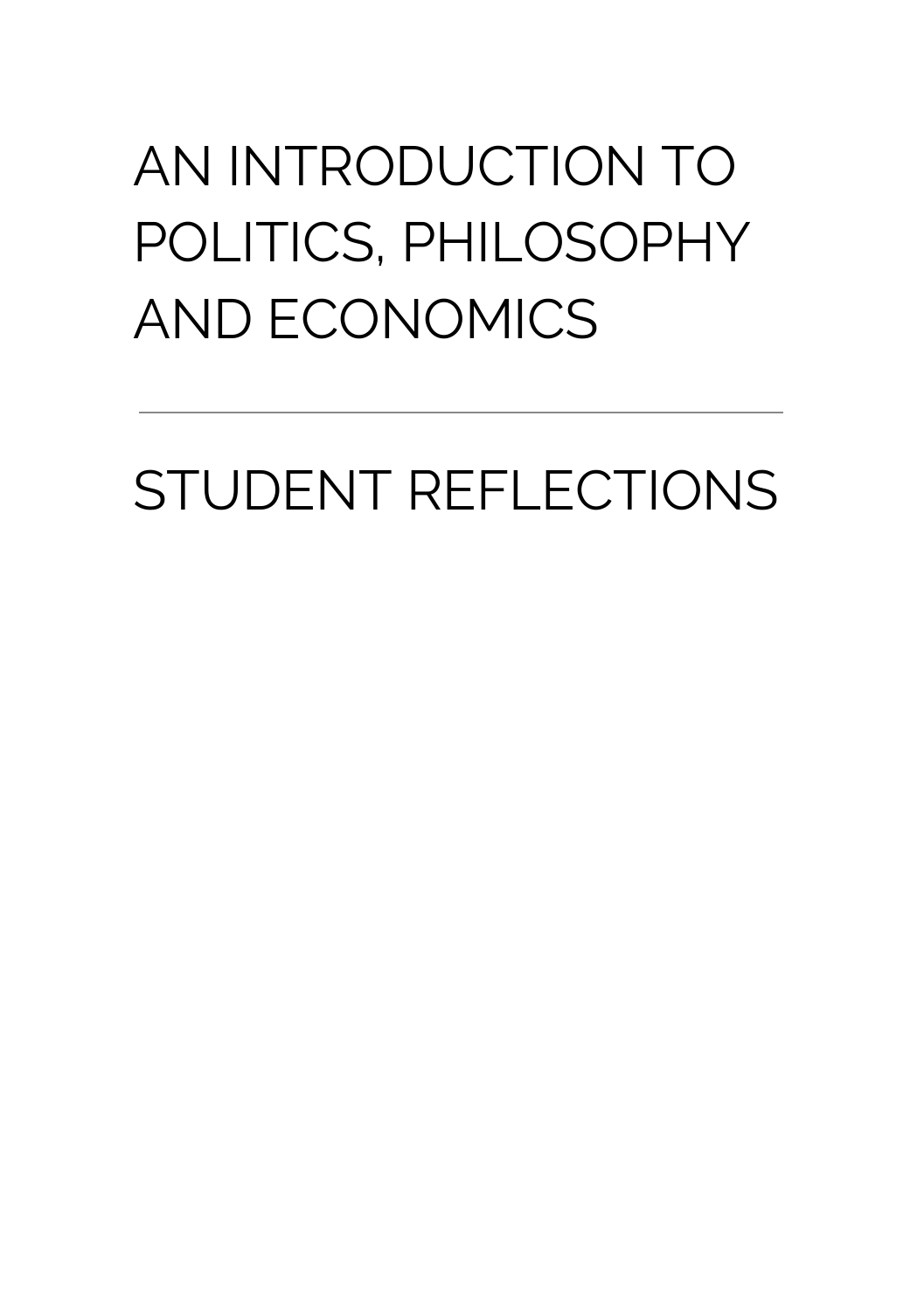**AL:** Throughout this course, we've looked at the basics of the British Government from the uncodified constitution to the difference between MP's and mayors. We've explored three key ideologies: Conservatism, Socialism and Liberalism while looking into their key thinkers Edmund Burke, Karl Marx and John Locke.

## When starting this course, we were asked the question: **Is the individual more important than the group?**

In the beginning, I simply answered: 'I think collectivism is more empowering and effective than individualism.'

As a socialist, I would believe that collectivism would be morally and economically better for society. Not only will it help reduce the immense inequality between the classes, it will also instill ideas of fraternity and establish a value on empathy. We would live with common ownership, instead of being divided in the materialistic society we live in today. Where we are currently driven by harmful competition and the idea that status and success is based around ownership (of money or objects). No longer separated into the haves and have-nots, we can live in harmony where success can be re-defined.

Karl Marx believed that our social existence shapes our conscience. So, not only do we have to be educated individually but the collective, the surrounding society, must change as well (possibly, through a 'Proletarian revolution' as labourers experience the switch from having a 'false conscious' to a 'class conscience').

As a liberal, I would believe that pursuing individual self-interest must be at the centre of a functioning society. Pursuing individual 'higher and lower pleasures' while being given equality of opportunity will allow individuals to grow to their full potential. Liberals, like John Locke, believe humans are innately good, possessing reason and tolerance but are socialised by their environments. Locke argued that we are born with a 'blank slate on which experience writes' and that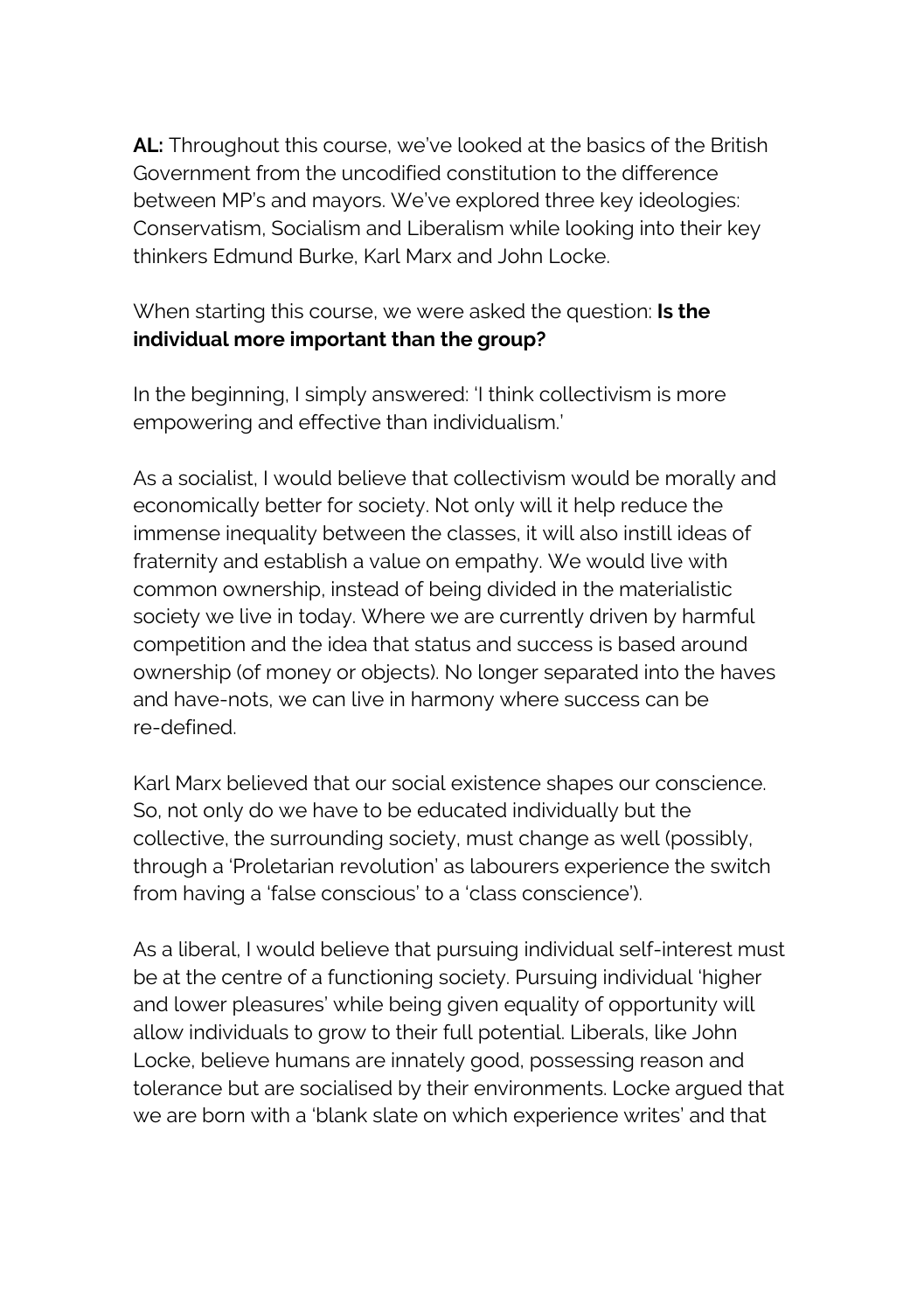educating the individual from a younger age well, will lead to a morally educated society.

Modern liberals (unlike the 'atomistic society' classical liberals believed in) trust in the 'common good' - that self-realisation is not possible without other people. So, although Modern liberals strongly believe in pursuing the development of the individual, they have softening views on this being the *only* form it may take (like the NHS).

As a conservative, I would have a more pessimistic view on the individual, arguing that we are naturally selfish, greedy and unequal, therefore needing an authoritarian society that can establish order. Much like Hobbes, most conservatives hold the view that humans are flawed and sinful (starting from the first man, Adam) and that we need to be disciplined from above, by the metaphorical 'Leviathan'. Both Traditional and One Nation Conservatives agree in the 'civil society', that the voluntary and traditional acts make us fit for freedom. With 'The New Right' came slightly different ideas, some with the influence of Modern Liberalism, that individuals should have the right (and ability) to rationally pursue their self-interest and that 'civil society' was currently corrupted by cohesion. They still feared the decline in authority and disruptive forces of liberty.

I now see different perspectives to this one, seemingly simple, question. I realised I held views within all of these ideologies, the one that has changed the most is that I thought humans were innately corrupted, often exacerbated through socialisation but slightly cured with education.

I now hold the belief that humans are capable of reason and tolerance and through proper education, we can improve. I used to think education of this 'blank slate' was the soul, easy solution but I agree with Karl Marx when he says, the environment around them must change as well. The materialistic society we live in today, it *is* harmful and creates extremes (poverty, class, opportunities…) but I can't quite imagine what a sustainable alternative is. For me, possibly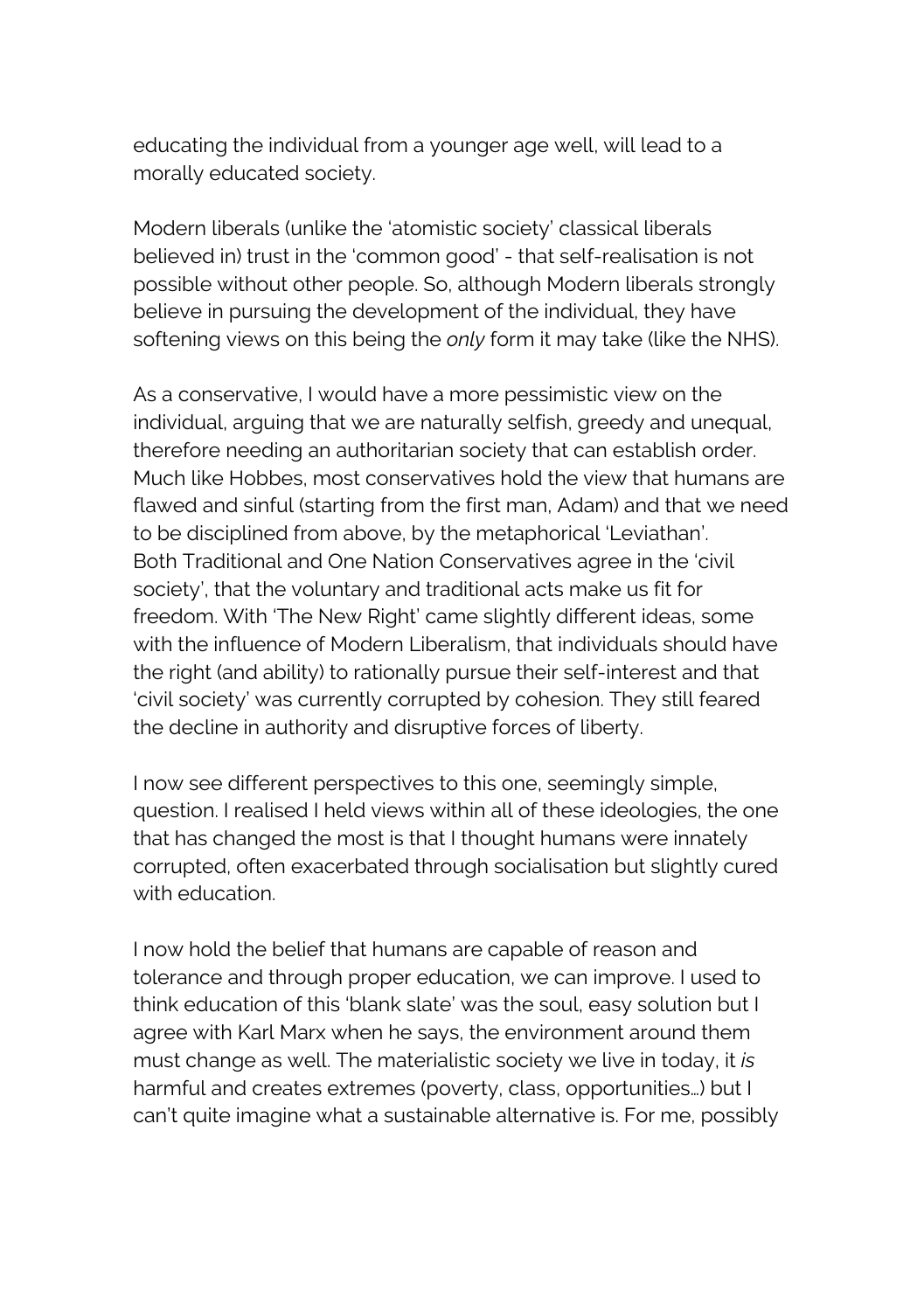something based around the liberals 'common good' that pursues **both** the individual and the group.

Although I've learnt a lot, I feel like there are many pieces missing from this complex puzzle. I've constructed the outside border but now need to fit the pieces on the inside - I will do this through studying it at A-Level, having discussions with others (hopefully with differing opinions) and start paying more attention to the news.

**AA**: In this essay I would like to talk about many topics we have discussed in the course, beginning with communism. My opinion of communism is that it was a failed system because janitors could earn the same amount as petroleum engineers who are risking their lives for the benefit of the country whereas janitors sweep floors for a few hours and can get the same amount of money. The reason this was such a flawed system was that people would receive the same payment regardless of how much they worked. If you were paid more to work less would you not do it?

People knew they were getting paid regardless so what's the point of trying when I can sit at home while my money comes through with no hard work done. This would've encouraged unemployment and this affected the Soviet Union as they tried to compete in the Cold War with an ever growing US. This inevitably led to the demise of the Soviet Union.

Now I would like to talk about liberalism. Liberalists believe in freedom of choice, freedom of speech and mostly being allowed to make decisions on their own accord. A liberalist government would give the public the information they need and allow them to make decisions for themselves. Liberalists believe that the government is there to protect them from others as well as themselves. Liberalists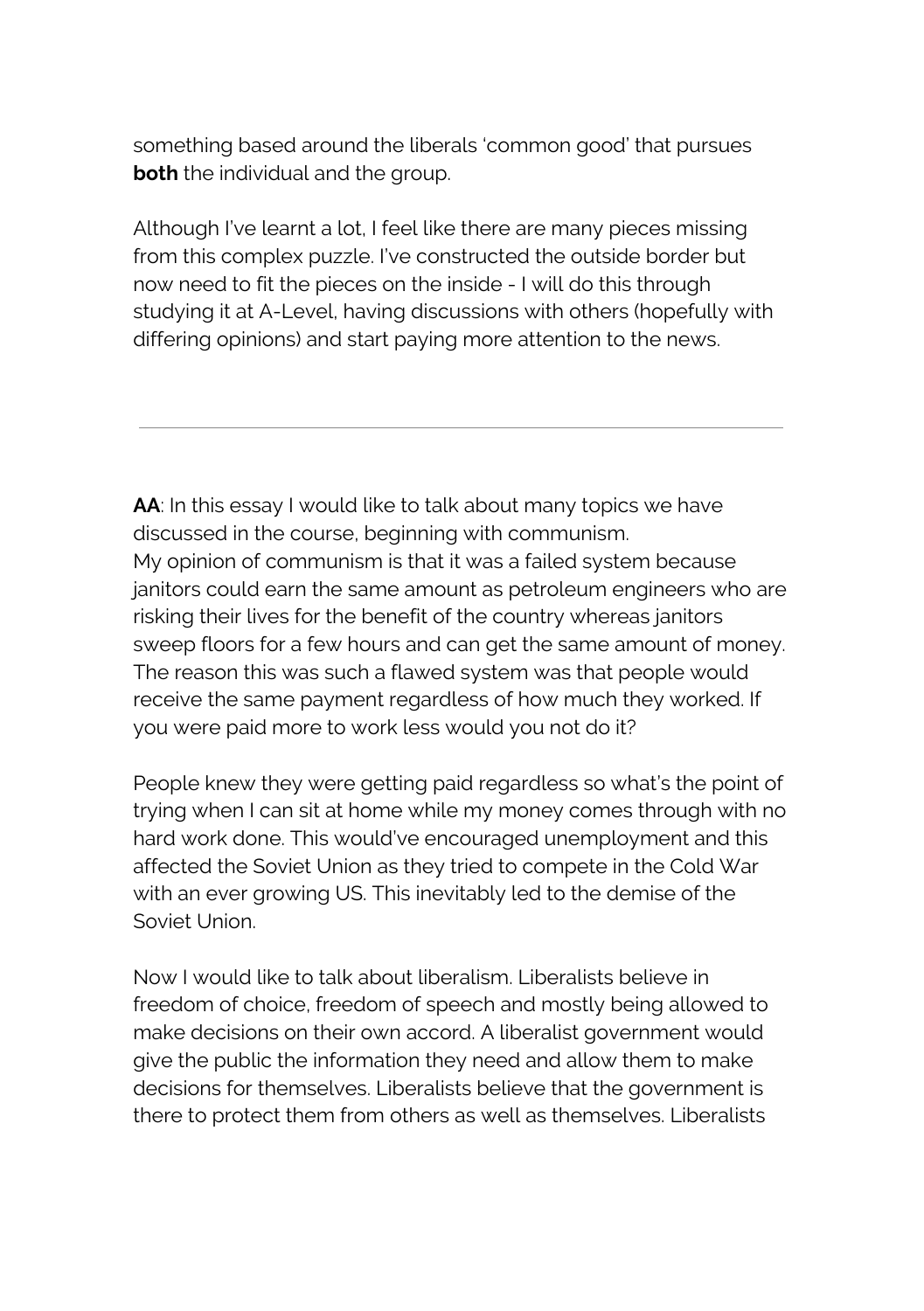strive to improve the liberty of themselves and I admire this idea of equality.

Conservatives are people who make little changes as they prefer to keep what they have and improve it. They refrain from making massive changes immediately. Tradition is also very important in the ideology of conservatism and they also believe in a free economy in which the government spends less and saves more in turn investing this money back into the country in the form of infrastructure.Conservatism essentially is the political belief which emphasizes political and economic stability.

Of these ideologies, the one that stuck with me the most is communism. I found the idea unfair, because unemployment rose but the government keeps giving out money and paying tax. In the end there will be a huge fall in the economy. At the end of the Second World War , there were many anti-communist protests against the Soviet Union. Some of these protests were very violent. I think that violence should never be justified but if it is needed because a system abuses people, then I understand this. Without riots and protests, social movements would not be as effective against ruling powers. This made me think of the recent Black lives matter protests, to some they might seem dangerous and extreme, but I think that big gestures like taking down statues makes people listen more to their ideas.

During this course, we explored many interesting questions. One I would like to talk more about is: Should individuals be as free as possible to pursue any goal they like? People of older age can start a new job and not retire if they like. People shouldn't get discriminated against because of their age as they have an ability to work so why not? There are laws that don't allow discrimination. Also they shouldn't lose their job just because they are close to their deathbed just for an opportunity for a younger person. We should all be treated the same no matter who we are. During one of my lessons, we had a debate on whether doctors should get a higher pay than footballers. What I took from this lesson is that people thought doctors were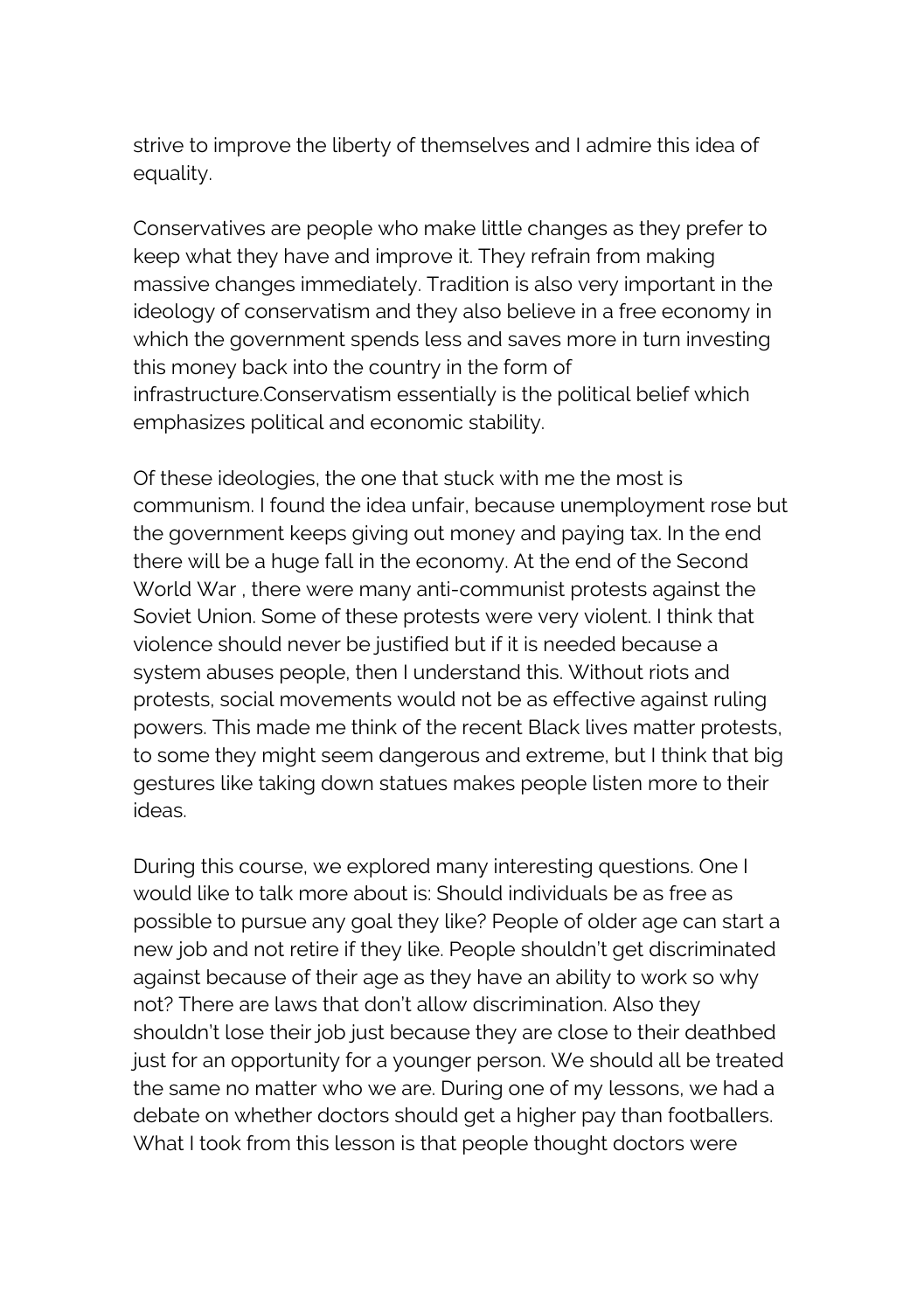more important and we have evidence for this as doctors are forced to work during the pandemic and are helping people survive during this whereas footballers haven't started training until last week. Also what's so important about premier league entertainment? I think that doctors should earn higher wages because their jobs are more important in society. For example, the pandemic has shown who is more important. They are, in my opinion, justified to protest for higher pay. A counterpoint, is that footballers still worked hard to get to where they are. This shouldn't be what we want. People from class even said doctors should get higher pay and it shows but from the opposition side they also said that footballers still worked hard to get where they are. People should be allowed to pursue being footballers instead of doctors despite what people say. This is because people have individual liberty and free will.They are free to pursue any goal they like.

Liberalism is the belief that we should protect individual rights to maximise freedom of choice. One of the biggest thinkers in liberal theory was John Locke. An idea that we explored during our lessons is the freedom of Individuals vs the collective/group. Is what the majority think more important than what one person wants? We live in a country with democracy where the majority votes for an elected government. I think it would be unfair for a few people to decide who will be in charge of the country.

We learnt about Thomas Hobbes and his social contract theory which suggests that individuals can lose part of their freedom in exchange for safety from a central government that can control them. In Leviathan, it says that the government should have full control over us. I agree with this as they are trying to ensure our safety and not allow violence. The government is here to protect us and rule over us. If there was no government control over individuals, this would lead to violence, crime and civil wars.

What I have learnt from this course would help me understand news and politics much better, I now feel able to talk about politics more confidently and the course gave me a good understanding of political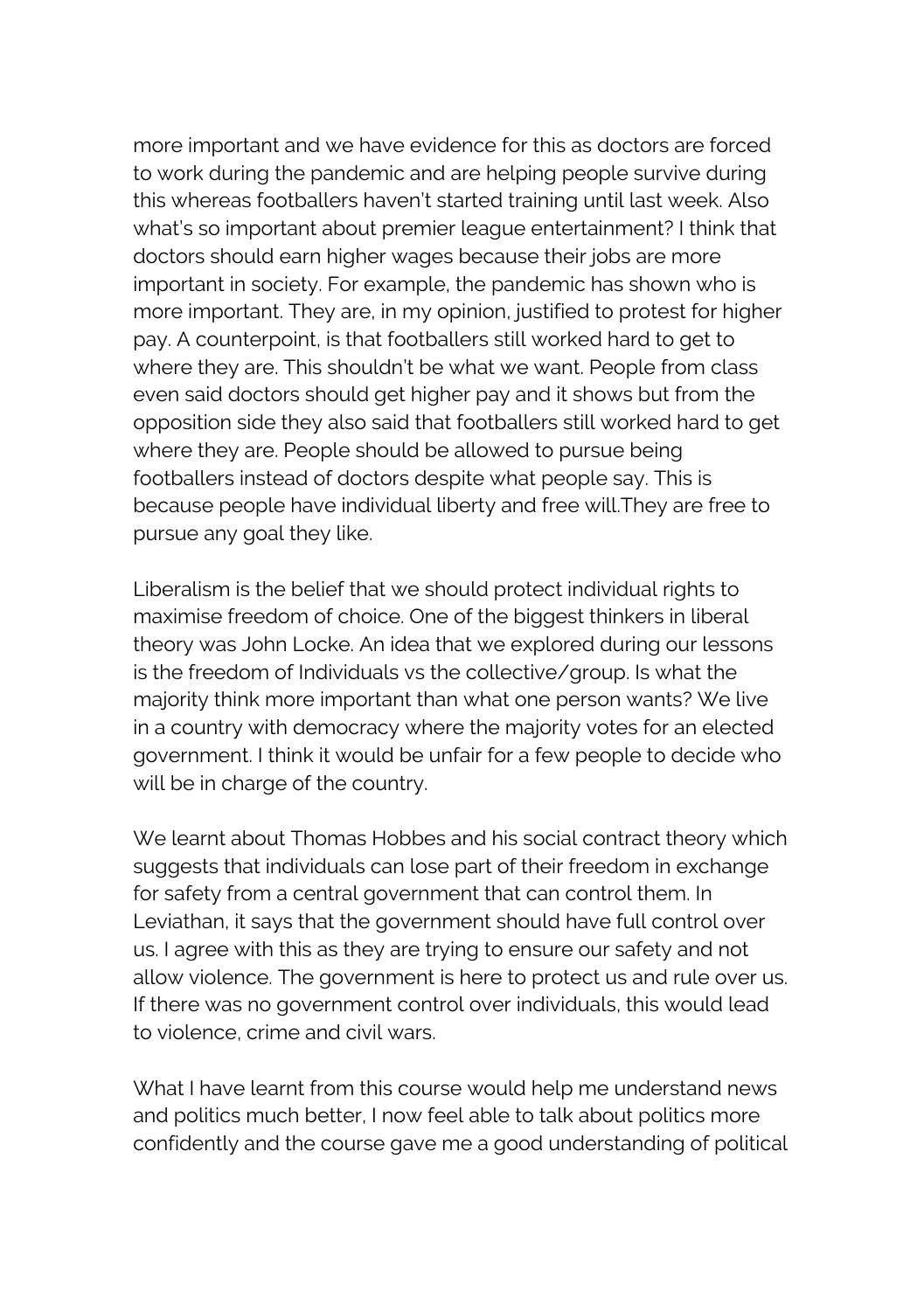theory. I would really like to learn about US and North Korean politics as they have had an ongoing feud against each other and I would like to understand the details behind this.

**RR**: Introduction: Throughout the whole term, I took part in an elective called 'Introductions to Politics, Philosophy and Economics'. The elective is what it sounds like. The elective introduced us to politics, philosophy and economics. It taught us many things. We learn about a lot of the government, the basics of UK politics, Hobbes, how the economy should work and many more. One thing that particularly stood out to me was Hobbes' view of the government to be like a giant. The head of everything. That was really interesting as we were able to interpret many things using his ideas and how we could overcome the giant. Every week, I was able to learn new things about politics that I was unsure about at first. All the information I have gained can also help in the future as I would have enough knowledge to know many things about politics for me to vote in the elections, or even have a career in politics.

Should we value the past? One of the questions we were asked at the start of the elective was 'should we value the past?'. My opinion is that we should value the past. I believe this because the world wouldn't be how it is today if the past never happened. The past shaped our future. The world wouldn't know what is right and what is wrong and the world would be chaotic. This brings me to Hobbes' ideas of the government. He said that they were like a giant that controlled everyone. Back in the day, people thought that the government was above everything and everyone, including the law. Because of how things ran back then, nowadays no one is above the law, not the MPs, prime ministers or the queen. If you break the law, there will be consequences. A sensitive topic that has been brought back into the world right now is racism. Back then people thought black people were only used as slaves and were below white people, which is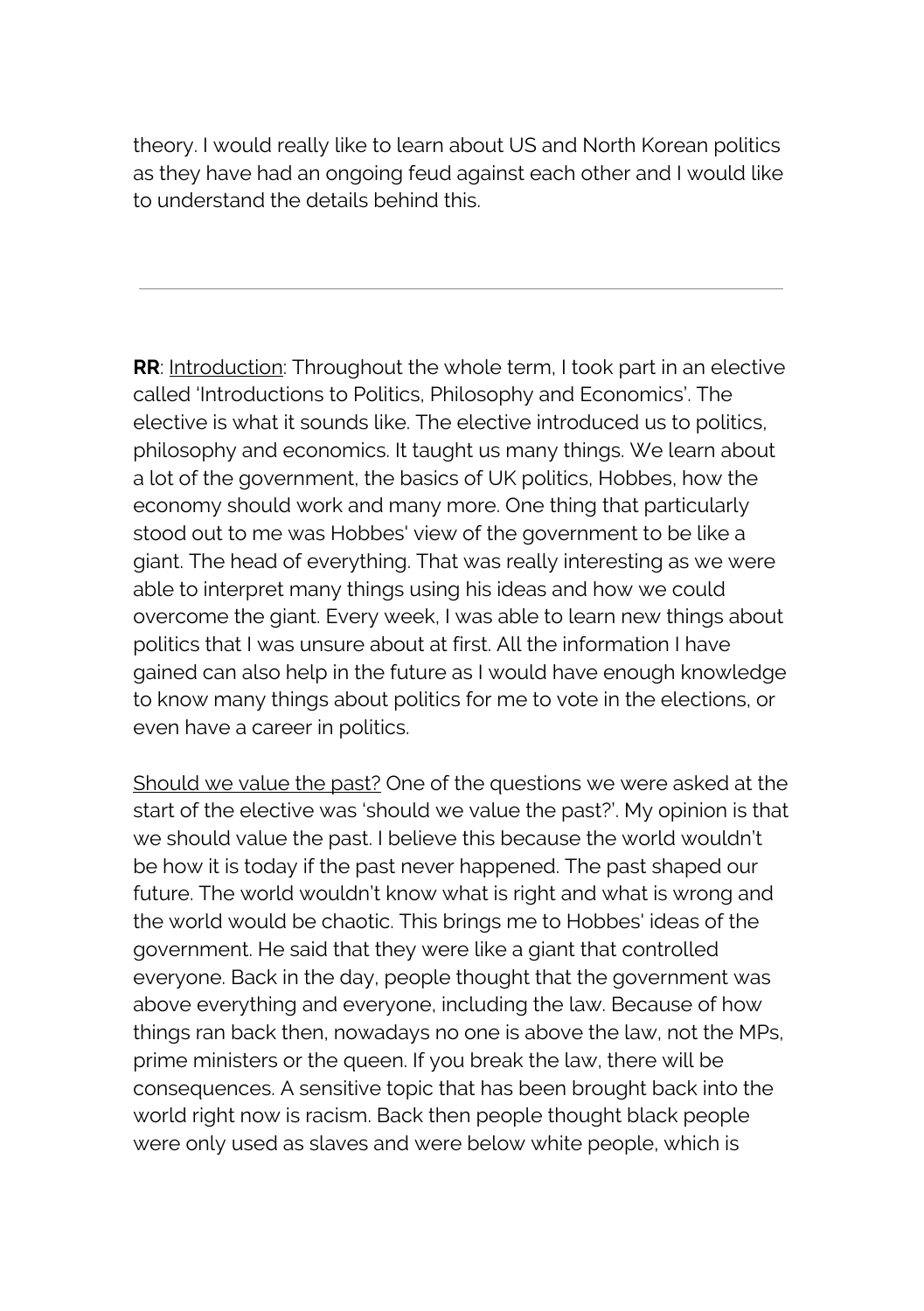totally wrong. Nowadays, everyone sees each other as equal. However, ever since the cops started to act up and target black people, instead of everyone congratulating the cops, everyone is hating them, which proves that the past teaches us things as now we know that black people should not be targeted, but loved. As we can see with all the protests and all the statues of previous slave traders being thrown into the rivers. But, there are still some racist people who believe in the past, which is their opinion, but personally, I think it is wrong and one day, everyone will see each other as equals and not as 'slaves'. One final point on this subject is sexism. Back in the olden times, women were seen as just some lousy housewives who were not as good as mean, which again, is totally wrong. However, after the suffragettes movement, women were able to make a stand for themselves and let their voice be heard. Nowadays, women have most rights men do, like voting, and everyone sees women and men as the same. But like with racism, there are a lot of things that can be improved, like the pay gap, which is highly unfair on women. Things like these need to still change, and once we do change, it will be written as a part of history and so future generations can look back to our times and think of us as people who made a positive impact to shape a better future.

Should individuals be as free as possible to pursue any goal they like? This question was another question that was asked at the start of the elective. Personally, I liked this question as there can be many answers and different discussions that can be led on by this. However, my opinion is that people can be free to pursue whatever they want, regardless of their race, gender, background, ethnicity, etc. I believe that as long as you work hard and put enough effort into something, you should be allowed to become what you desire, whether that be a doctor, a performer or an engineer. However, I think that you also have to be realistic in the choices you make because some things can be really difficult (like being the prime minister or the queen/king). I'd say do something that you are very interested about and passionate about. This question also links to the previous question. Back in the days, different types of people were not allowed to become certain things just because they were different.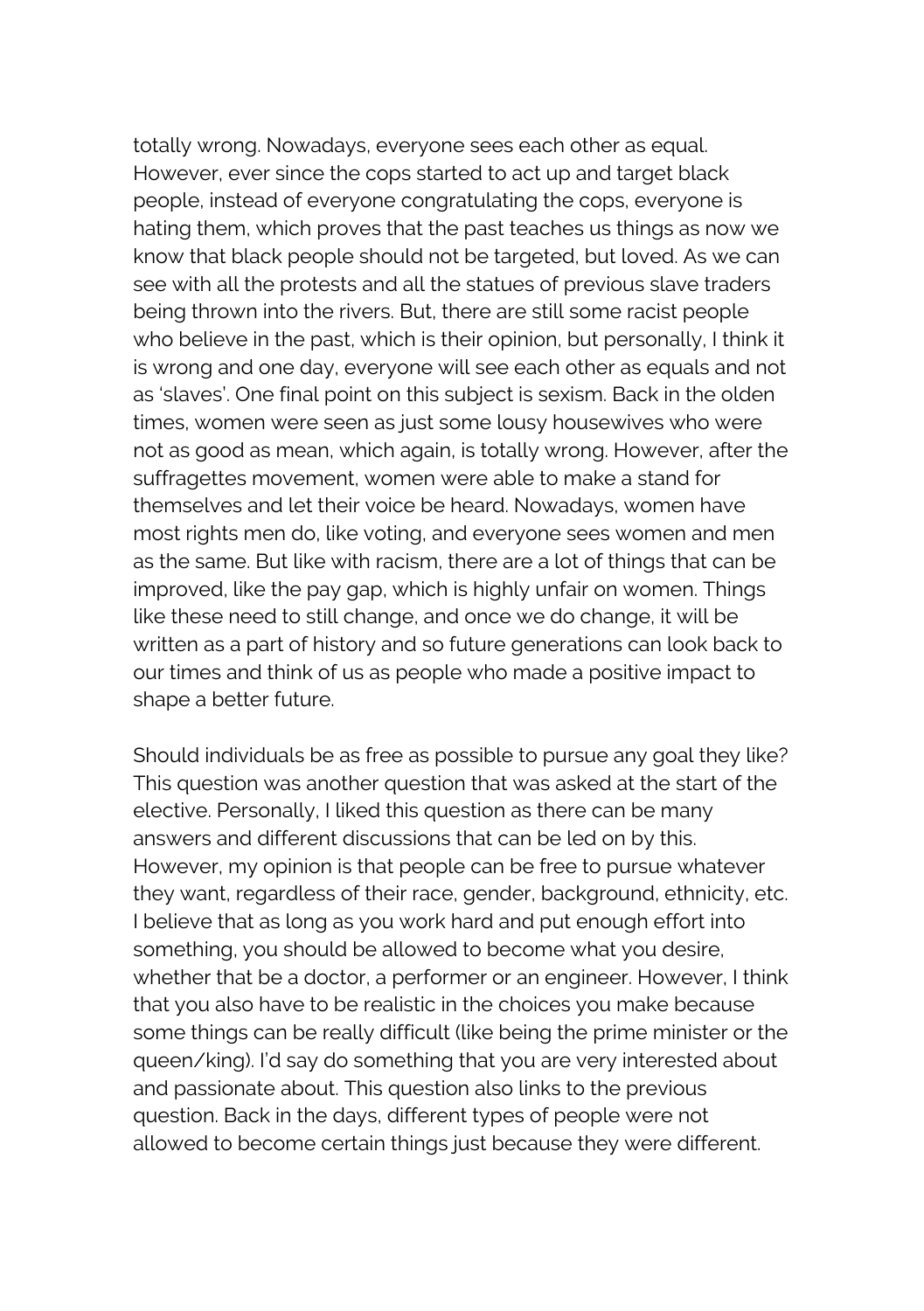Let's take acting for example. Black people were not allowed to take part in any plays. So, when a white person wanted to portray someone black, they would paint themselves black, which is highly racist, even today (it is usually known as 'black face'). However, acting is now a popular job and can be executed by anyone who has great acting skills and is very passionate about it. Another example is women and wars. Back then, women were seen as weak, so they would usually stay behind while all the men did the fighting. The women would have to work in factories and look after the children. However, times have changed and now women are allowed to serve their country and fight in the wars. Some of the famous army veterans are women. A goal can be set by anyone, all you need is the right mindset and the will to pursue it and have the dedication to do it.

Conclusion: To conclude, what I talked about was that the past shaped our future, and that we can change a lot of problems in society so we can shape the future of generations to come. I also talked about how everyone can pursue their goals, regardless of how unique they are. What I really want to learn about is the different types of parties that you can vote in the general election.I want to see how different the different campaigns are and what each party has to offer for our country. Right now, conservatives are the people in power, but will they always stay in power, or will another party be able to persuade us into voting for them. There are a lot of questions that can branch out and I would really like to research about it. I would like to use this learning to make sure I know what is right and what is wrong so that I can be a better person. This elective was really interesting and fun and I would highly recommend it to anyone with an interest in politics.

**SK:** In this course we have explored the foundations of modern day politics and the pioneers and their environment that helped construct their ideologies. The gradual change in thinking that led to the system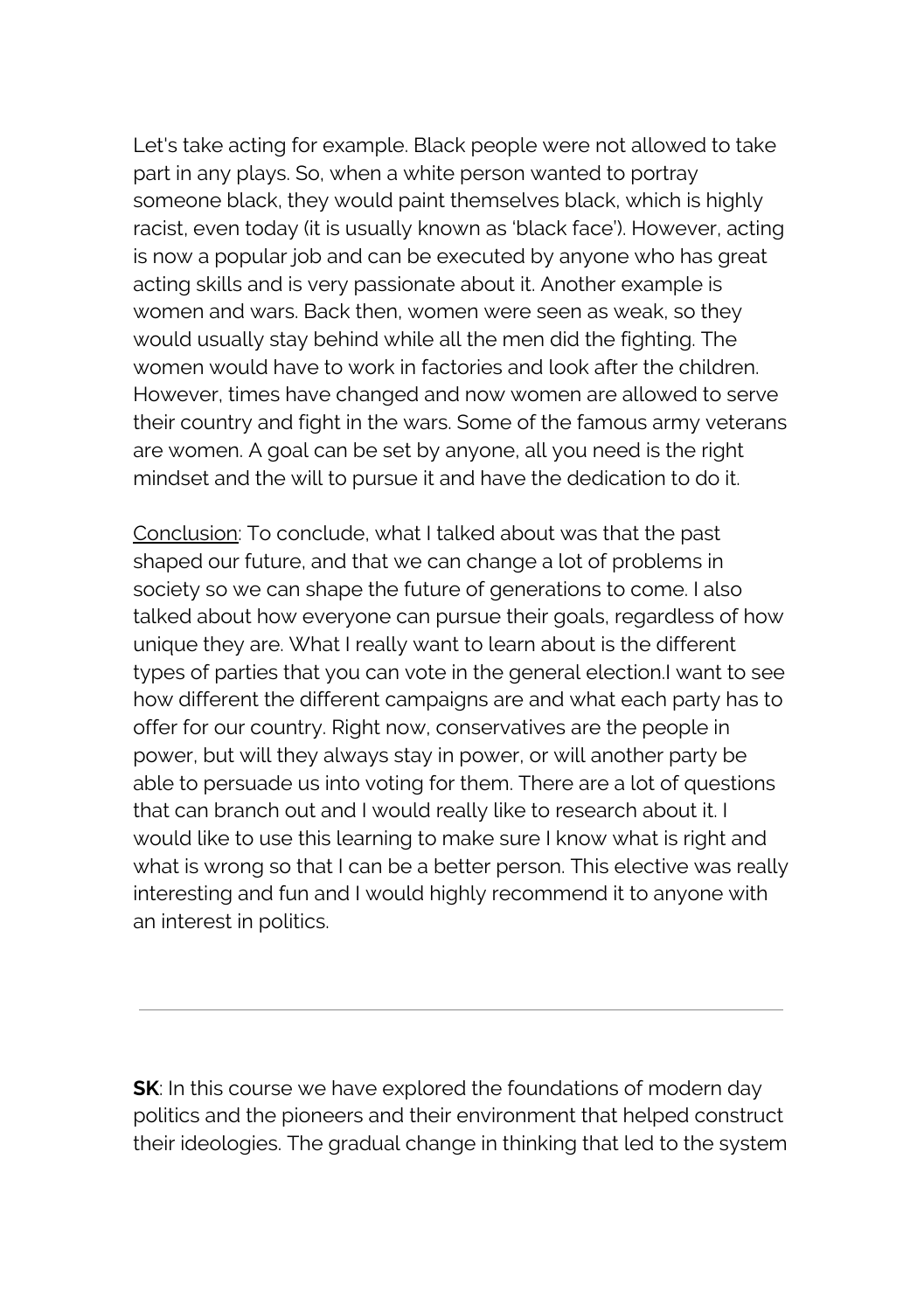today, how the current government functions today and what can be improved.

The first pioneer in modern political philosophy was a man named Thomas Hobbes, born in 1588. Hobbes main topic of discussion was the position of rulers and to what extent we should obey rulers, even the bad ones, and when we should revolutionise and rebuild governments. Hobbes wrote the book leviathan in 1651. In this book he evaluated why people should always obey their rulers at all times even the ones who abuse their powers to prevent violence. To understand Hobbes conservative views we have to observe the other theories about the rights of rulers and governments.

In the early 17th century political theorists began to question the power of rulers some people call this time the Age of Enlightenment. Thoughtful people began to believe the people should make rulers and that if the rulers began to displease the people they should be able to otherthrow him. This theory contrasts the belief since the Middle Ages that kings are chosen by god and disobeying kings you are disobeying god. This theory was called the divine right of kings. People believed this because they were extremely superstitious and religious. Then the English civil war happened in 1642 which pitted the power of kings against parliament, this eventually led to public execution of King Charles the first, which Hobbes witnessed, but it was during this time that Hobbes started to develop the views that we know today.

So what was the leviathan and its core beliefs?. In the book the leviathan is used to describe the sovereign power. The core beliefs argued in leviathan is that for a commonwealth to operate with peace and unity a sovereign power or leviathan is needed. Hobbes believed that humans were inherently violent and chaotic and without a government the world would descend into madness. He called this the state of nature and described life in a state of nature as Nasty, brutish and short. Hobbes believed that everyone should give a bit of their power to the sovereignty and the sovereignty would bring peace and defence. This is called the social contract theory. Hobbes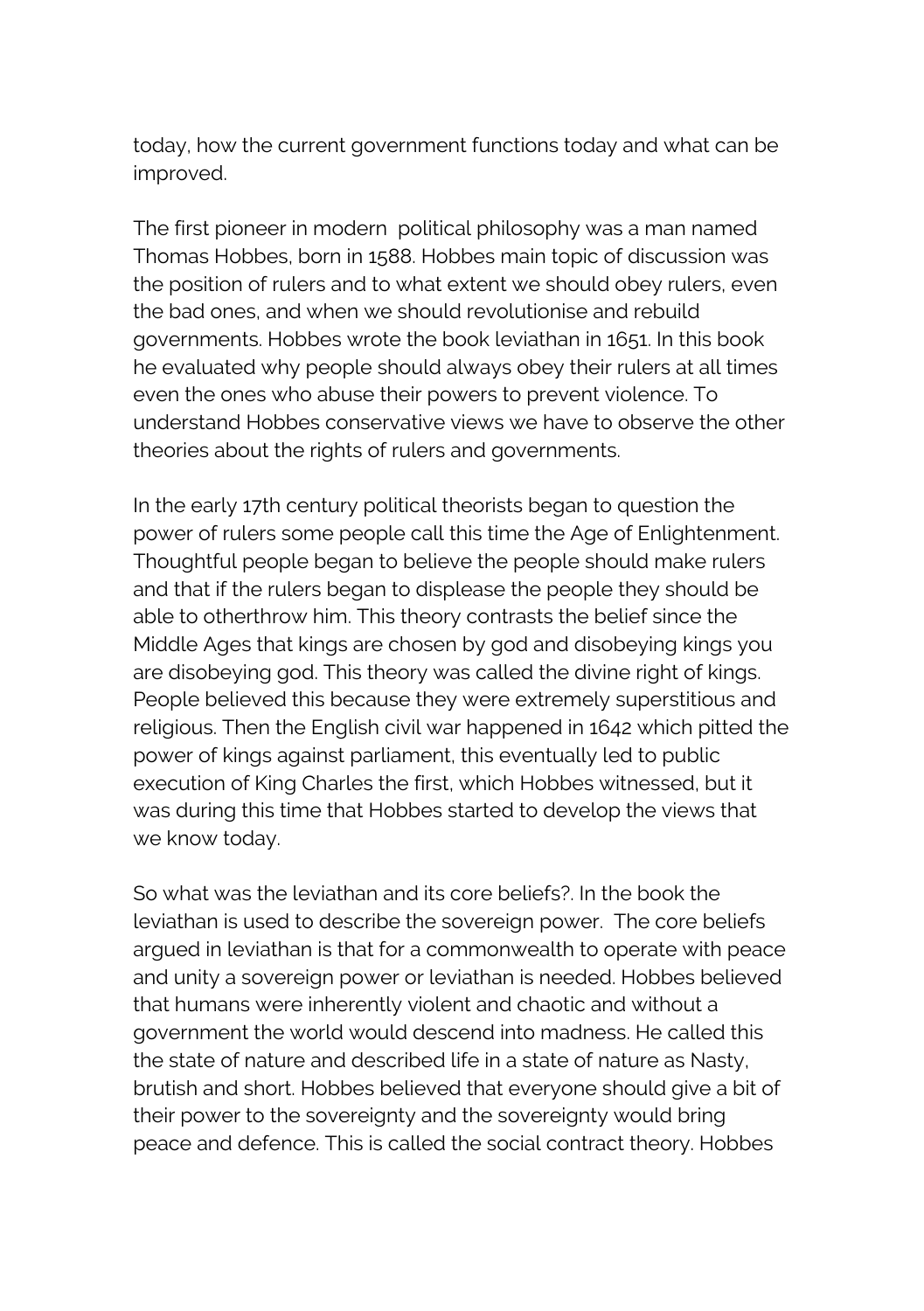thought strongly that in order to maintain peace you would have to always follow the leviathan even if it means given up certain rights.

Hobbes was the first pioneer but the person to affect modern politics the most would be John Locke. Locke came little after Hobbes and had similar views on government. Locke recognised the 3 big issues at the time that still affect us today , religious freedom,education and who should rule over us and because of this he is seen as the father of liberalism.

John Locke was one of the first people to advocate that people should be free to believe in whatever they want. At the time there was debate that there should be total control over religion. Locke completely disagreed and wrote the book , a letter concerning toleration in 1689. In this he promoted 3 reasons behind religious freedom.1st " earthly judges, the state in particular and human beings in general, cannot dependably evaluate the truth claims of competing religious standpoints". 2nd " even if they could enforce a single religion, true religion would not work, because you cannot be compelled to belief ". 3rd " conforming religious uniformity leads to far more social disorder than allowing diversity ". He argued that the responsibility of the state was to provide leisure and comfort for the people and it was this that led to abandoning punishment over faith.

Similar to Thomas Hobbes, John Locke went on to disprove the idea of power coming from god in the second book the two treatises of government. He then went on to challenge Hobbes views on rulers and state of nature. Unlike Hobbes's , Locke disagreed that the state of nature was entirely chaotic. He thought people should be able to overthrow a tyrannical government and by taking away that right the purpose of a government is gone. This theory is most predominant in the American amendments. Where it says there should be no law prohibiting freedom of religion and citizens have the right to bear arms in order to protect them against a tyrannical government.

Locke also expressed his views on education in his book, an essay concerning human understanding where he says that humans are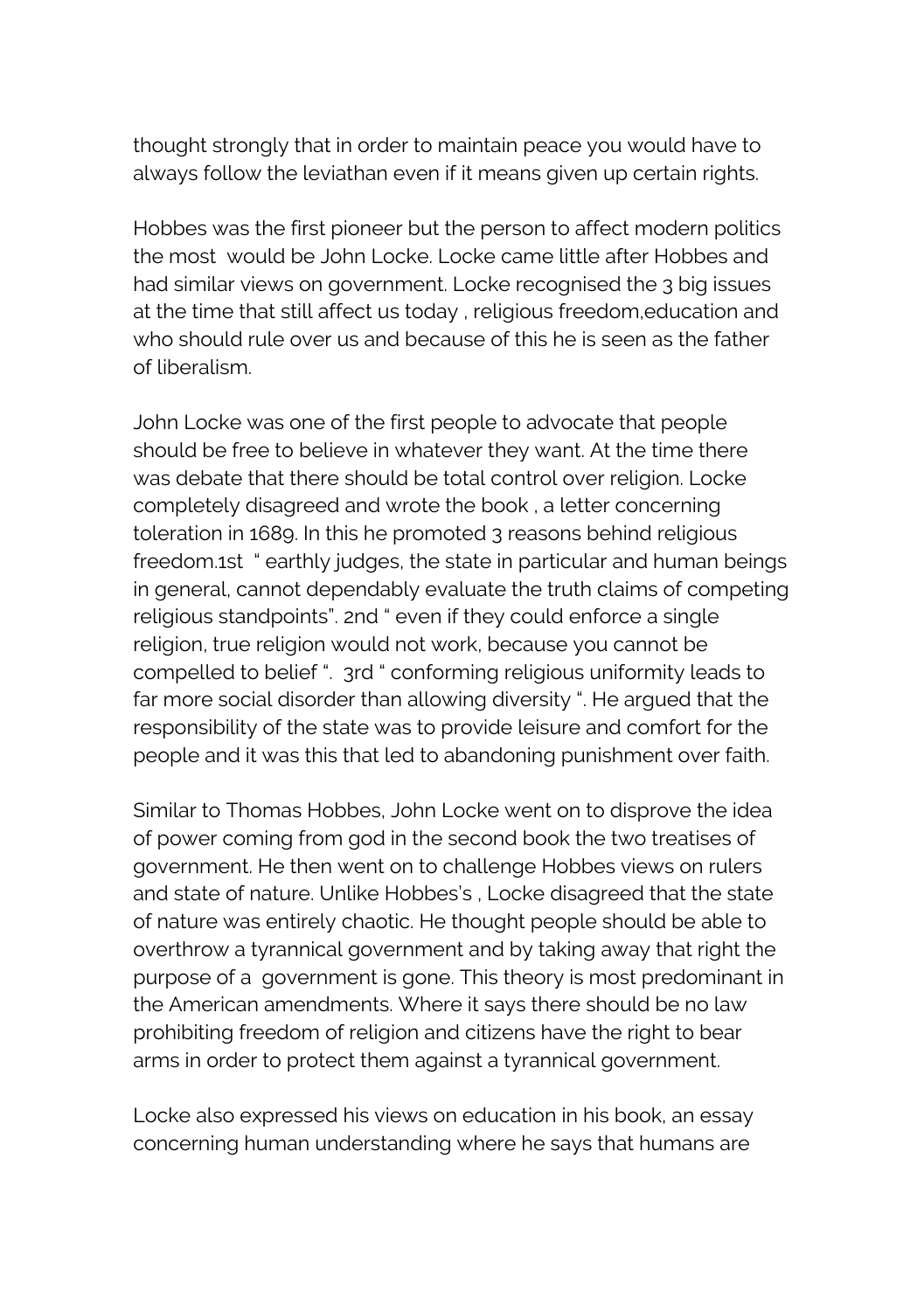born with blank minds or tabula rasa as he says. In this he says knowledge is gained through experience and self reflection. This is why he emphasised an importance in education as when we are young we are vulnerable to our environment. He said " the little and almost insensible impressions on our tender infants have very important and lasting consequences' ' this theory is evident in today's society. We can see examples of this in many aspects of life. Kids from different backgrounds will perform differently and act differently in later life due to the way they have been bought up and educated. Hobbes theory may be able to explain why people of certain backgrounds are more likely to commit crimes.

One of the most controversial political philosophers would be Karl Marx and his communist ideology. The communist/socialist ideology challenges the most common Economic system. Capitalism. A lot of people look negatively at Karl Marx because of his thoughts on capitalism but his ideas are essential to understand how imperfect capitalism is, because it is. He criticised capitalism's impact on modern work, the treatment of workers and the effect it has on people's desires.

Marx thought work can be man's greatest source of joy and capitalism makes work too specialised removing the personal aspect of work, therefore alienating work. When someone works on something for pleasure and cares for their work it will project on the quality. Workers in factories and offices have no connection to their work. Another criticism of capitalism's effect on work was that it makes the worker expendable, treating them as if they have no value in order to save money and increase profit margins. We see happening right now in the COVID 19 situation where people are losing jobs left right and centre, we see happen in factories. People being replaced by machines in order to make profit. Capitalism allows workers to be exploited as much as possible in order to make profit. Marx believed that profit was simply theft.

Another aspect of Marx's theory was on how wealth should be distributed. Marx believed that the money made by big corporations